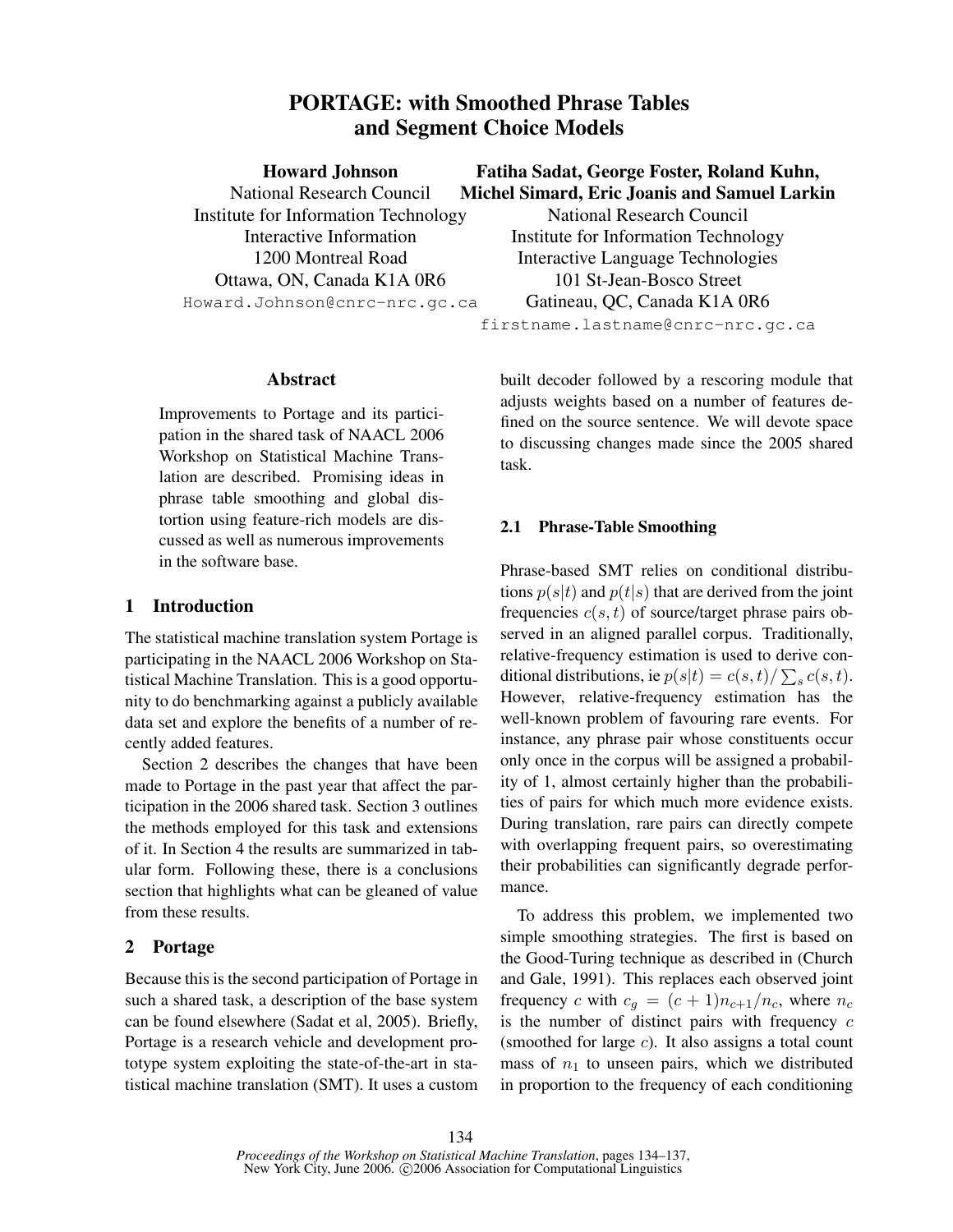phrase. The resulting estimates are:

$$
p_g(s|t) = \frac{c_g(s,t)}{\sum_s c_g(s,t) + p(t)n_1},
$$

where  $p(t) = c(t)/\sum_{t} c(t)$ . The estimates for  $p_q(t|s)$  are analogous.

The second strategy is Kneser-Ney smoothing (Kneser and Ney, 1995), using the interpolated variant described in (Chen and Goodman.,  $1998$ ):<sup>1</sup>

$$
p_k(s|t) = \frac{c(s,t) - D + D n_{1+}(*,t) p_k(s)}{\sum_s c(s,t)}
$$

where  $D = n_1/(n_1 + 2n_2)$ ,  $n_{1+}(*, t)$  is the number of distinct phrases  $s$  with which  $t$  co-occurs, and  $p_k(s) = n_{1+}(s,*) / \sum_s n_{1+}(s,*)$ , with  $n_{1+}(s,*)$ analogous to  $n_{1+}(*, t)$ .

Our approach to phrase-table smoothing contrasts to previous work (Zens and Ney, 2004) in which smoothed phrase probabilities are constructed from word-pair probabilities and combined in a log-linear model with an unsmoothed phrase-table. We believe the two approaches are complementary, so a combination of both would be worth exploring in future work.

#### 2.2 Feature-Rich DT-based distortion

In a recent paper (Kuhn et al, 2006), we presented a new class of probabilistic "Segment Choice Models" (SCMs) for distortion in phrase-based systems. In some situations, SCMs will assign a better distortion score to a drastic reordering of the source sentence than to no reordering; in this, SCMs differ from the conventional penalty-based distortion, which always favours less rather than more distortion.

We developed a particular kind of SCM based on decision trees (DTs) containing both questions of a positional type (e.g., questions about the distance of a given phrase from the beginning of the source sentence or from the previously translated phrase) and word-based questions (e.g., questions about the presence or absence of given words in a specified phrase).

The DTs are grown on a corpus consisting of segment-aligned bilingual sentence pairs. This

segment-aligned corpus is obtained by training a phrase translation model on a large bilingual corpus and then using it (in conjunction with a distortion penalty) to carry out alignments between the phrases in the source-language sentence and those in the corresponding target-language sentence in a second bilingual corpus. Typically, the first corpus (on which the phrase translation model is trained) is the same as the second corpus (on which alignment is carried out). To avoid overfitting, the alignment algorithm is leave-one-out: statistics derived from a particular sentence pair are not used to align that sentence pair.

Note that the experiments reported in (Kuhn et al, 2006) focused on translation of Chinese into English. The interest of the experiments reported here on WMT data was to see if the feature-rich DT-based distortion model could be useful for MT between other language pairs.

### 3 Application to the Shared Task: Methods

### 3.1 Restricted Resource Exercise

The first exercise that was done is to replicate the conditions of 2005 as closely as possible to see the effects of one year of research and development. The second exercise was to replicate all three of these translation exercises using the 2006 language model, and to do the three exercises of translating out of English into French, Spanish, and German. This was our baseline for other studies. A third exercise involved modifying the generation of the phrase-table to incorporate our Good-Turing smoothing. All six language pairs were re-processed with these phrase-tables. The improvement in the results on the devtest set were compelling. This became the baseline for further work. A fourth exercise involved replacing penalty-based distortion modelling with the feature-rich decision-tree based distortion modelling described above. A fifth exercise involved the use of a Kneser-Ney phrasetable smoothing algorithm as an alternative to Good-Turing.

For all of these exercises, 1-best results after decoding were calculated as well as rescoring on 1000 best lists of results using 12 feature functions (13 in the case of decision-tree based distortion modelling). The results submitted for the shared task

<sup>&</sup>lt;sup>1</sup>As for Good-Turing smoothing, this formula applies only to pairs s, t for which  $c(s, t) > 0$ , since these are the only ones considered by the decoder.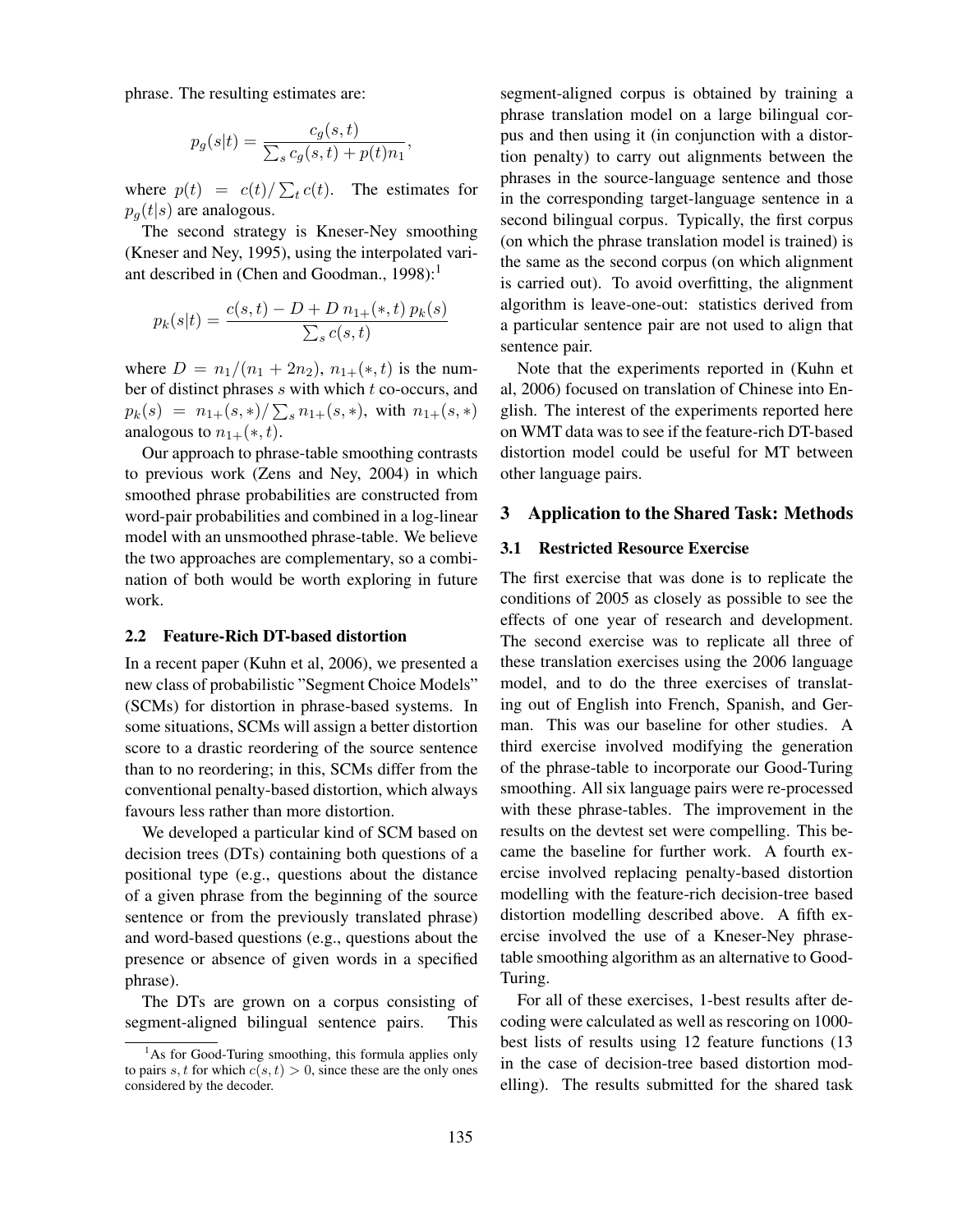were the results of the third and fourth exercises where rescoring had been applied.

### 3.2 Open Resource Exercise

Our goal in this exercise was to conduct a comparative study using additional training data for the French-English shared task. Results of WPT 2005 showed an improvement of at least 0.3 BLEU point when exploiting different resources for the French-English pair of languages. In addition to the training resources used in WPT 2005 for the French-English task, i.e. Europarl and Hansard, we used a bilingual dictionary, *Le Grand Dictionnaire Terminologique*  $(GDT)$ <sup>2</sup> to train translation models and the English side of the UN parallel corpus (LDC2004E13) to train an English language model. Integrating terminological lexicons into a statistical machine translation engine is not a straightforward operation, since we cannot expect them to come with attached probabilities. The approach we took consists on viewing all translation candidates of each source term or phrase as equiprobable (Sadat et al, 2006).

In total, the data used in this second part of our contribution to WMT 2006 is described as follows: (1) A set of 688,031 sentences in French and English extracted from the *Europarl parallel corpus* (2) A set of 6,056,014 sentences in French and English extracted from the *Hansard parallel corpus*, the official record of Canada's parliamentary debates. (3) A set of 701,709 sentences in French and English extracted from the bilingual dictionary *GDT*. (4) Language models were trained on the French and English parts of the Europarl and Hansard. We used the provided Europarl corpus while omitting data from Q4/2000 (October-December), since it is reserved for development and test data. (5) An additional English language model was trained on 128 million words of the *UN Parallel corpus*.

For the supplied Europarl corpora, we relied on the existing segmentation and tokenization, except for French, which we manipulated slightly to bring into line with our existing conventions (e.g., converting l ' an into l' an, aujourd ' hui into aujourd'hui).

For the Hansard corpus used to supplement our French-English resources, we used our own alignment based on Moore's algorithm, segmentation, and tokenization procedures. English preprocessing simply included lower-casing, separating punctuation from words and splitting off 's.

### 4 Results

The results are shown in Table 1. The numbers shown are BLEU scores. The MC rows correspond to the multi-corpora results described in the open resource exercise section above. All other rows are from the restricted resource exercise.

The devtest results are the scores computed before the shared-task submission and were used to drive the choice of direction of the research. The test results were computed after the shared-task submission and serve for validation of the conclusions.

We believe that our use of multiple training corpora as well as our re-tokenization for French and an enhanced language model resulted in our overall success in the English-French translation track. The results for the in-domain test data puts our group at the top of the ranking table drawn by the organizers (first on Adequacy and fluency and third on BLEU scores).

## 5 Conclusion

Benchmarking with same language model and parameters as WPT05 reproduces the results with a tiny improvement. The larger language model used in 2006 for English yields about half a BLEU. Good-Turing phrase table smoothing yields roughly half a BLEU point. Kneser-Ney phrase table smoothing yields between a third and half a BLEU point more than Good-Turing. Decision tree based distortion yields a small improvement for the devtest set when rescoring was not used but failed to show improvement on the test set.

In summary, the results from phrase-table smoothing are extremely encouraging. On the other hand, the feature-rich decision tree distortion modelling requires additional work before it provides a good pay-back. Fortunately we have some encouraging avenues under investigation. Clearly there is more work needed for both of these areas.

## Acknowledgements

We wish to thank Aaron Tikuisis and Denis Yuen for important contributions to the Portage code base

<sup>&</sup>lt;sup>2</sup>http://www.granddictionnaire.com/